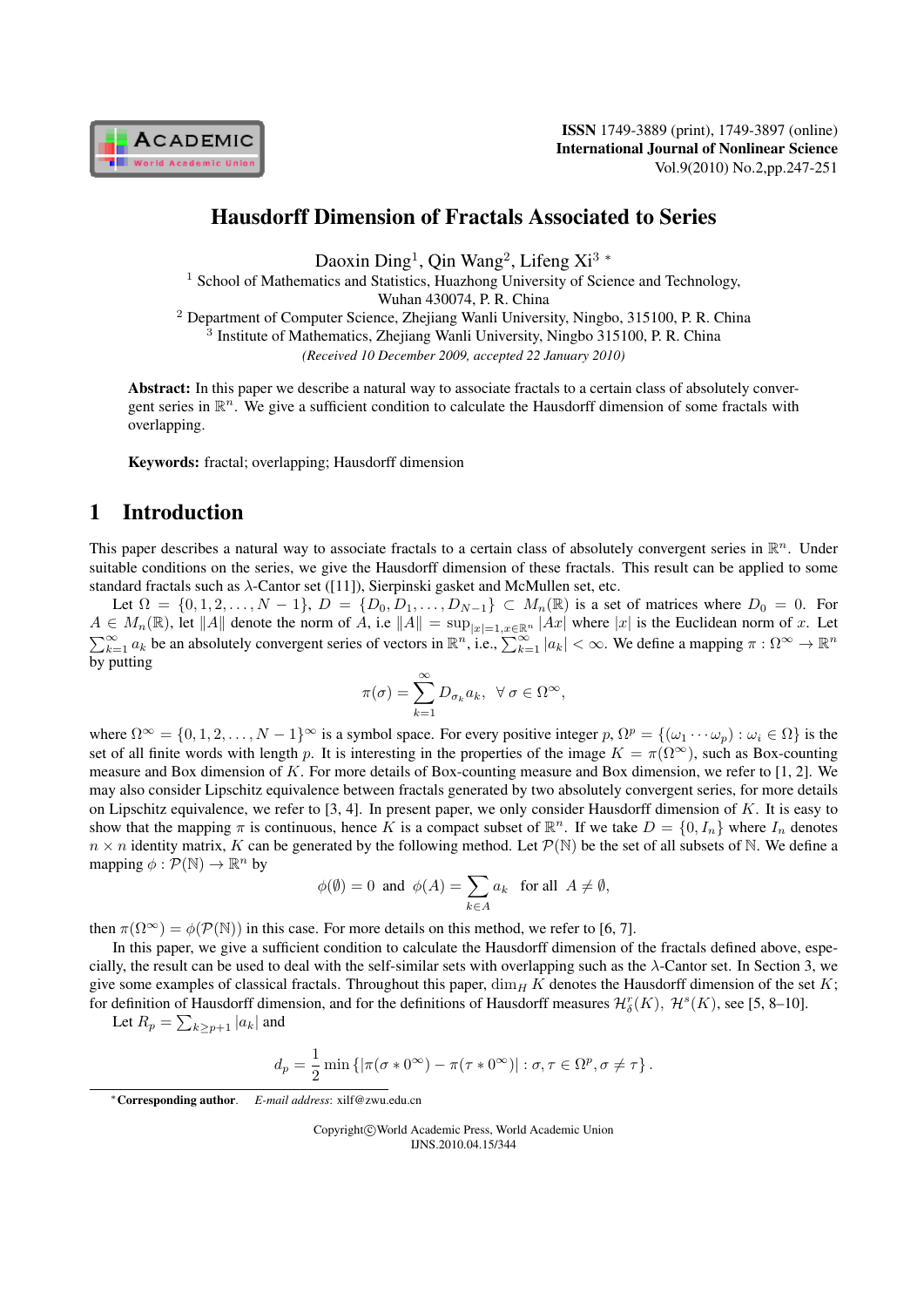**Theorem 1.1** *If*  $d_p > 0$  *for all integer*  $p$  *and*  $\lim_{p\to\infty} \frac{\log(d_p + R_p)}{\log d_p}$  $\frac{(a_p + n_p)}{\log d_p} = 1$ , then

$$
\dim_H K = \liminf_{k \to \infty} \frac{k \log N}{-\log R_k}.
$$

## 2 Proof of Theorem 1.1

Write  $M_D = \max\{\|A - B\| : A, B \in D\}$ ,  $K_\omega = \pi([\omega])$  for  $\omega \in \Omega^* = \cup_{p=0}^\infty \Omega^p$  where  $[\omega] \subset \Omega^\infty$  is the cylinder with respect to  $\omega$ . Keep the assumption of Theorem 1.1.

**Lemma 2.1** *For each*  $x \in \mathbb{R}^n$ *,*  $p \in \mathbb{N}$ *, we have* 

$$
\#\{\omega : \omega \in \Omega^p \text{ such that } B(x,r) \cap K_{\omega} \neq \emptyset\} \leq C_{p,r},
$$

*where*  $C_{p,r} = \left(\frac{r+d_p+M_D R_p}{d_n}\right)$  $d_{p}$  $\big)^n$ .

**Proof.** Write  $\Omega_{x,r}^p := \{ \omega : \omega \in \Omega^p \text{ such that } B(x,r) \cap K_\omega \neq \emptyset \}$ . Notice that  $|K_\omega| \le M_D R_p$  for  $\omega \in \Omega^p$  where  $|K_\omega|$ denotes the diameter of  $K_{\omega}$ , hence the balls  $B(\pi(\omega*0^{\infty}), d_p)$  with  $\omega \in \Omega^p$ , are contained in the ball  $B(x, r+M_D R_p + d_p)$ . By the definition of  $d_p$ , these balls have interiors pairwise disjoint, thus the sum of volumes of these balls does not exceed the volume of  $B(x, r + M_D R_p + d_p)$ . Hence we have

$$
\#\widetilde{\Omega}_{x,r}^p \cdot (d_p)^n \le (r + d_p + M_D R_p)^n,
$$

which yields the result. ■

**Corollary 2.1** *If*  $r \le R_P \le d_p$ , *then*  $C_{p,r} \le (2 + M_D)^n$ .

**Proof.** The proof is straightforward by Lemma 2.1  $\blacksquare$ 

**Corollary 2.2** For any  $\varepsilon > 0$ , there exists an integer  $p_0 \in \mathbb{N}$  such that  $C_{p,r} \leq (1 + M_D)^n d_p^{-\varepsilon}$  whenever  $p \geq p_0, r \leq$  $R_p$  *and*  $d_p \leq R_p$ *.* 

**Proof.** Since  $\lim_{p\to\infty} \frac{\log(d_p+R_p)}{\log d_p}$  $\frac{(a_p + h_p)}{\log d_p} = 1$ , for any  $\varepsilon \ge 0$ , there exists an integer  $p_0 \in \mathbb{N}$  such that for any

$$
p \ge p_0, d_p + R_p \le d_p^{1-\frac{\varepsilon}{n}}.
$$

If  $r \leq R_p$  and  $d_p \leq R_p$ , then

$$
C_{p,r} \le \left(\frac{(1+M_D)(R_p+d_p)}{d_p}\right)^n \le (1+M_D)^n d_p^{-\varepsilon}.
$$

#### Proof of Theorem 1.1

(1)Write  $\liminf_{k\to\infty} \frac{k \log N}{-\log R_k} = s$ , take  $t > s$  and fix  $0 < \delta < M_D$ . Take p such that  $M_D R_p \leq \delta$  and  $t > \frac{p \log N}{-\log R_p}$ , then  ${K_\omega : \omega \in \Omega^p}$  is a  $\delta$ -covering. For this covering, We have  $\{P\}$  is a  $\delta$ -covering. For this covering, We have

$$
\sum_{\omega \in \Omega^p} |K_{\omega}|^t \le N^p (M_D R_p)^t < M_D^t.
$$

 $\mathcal{H}_{\delta}^{t}(K) < M_{D}^{t},$ 

Therefore

letting 
$$
\delta \to 0
$$
, we get

As this holds for all  $t > s$ ,

$$
\mathcal{H}^t(K) \le M_D^t.
$$
  

$$
\dim_H(K) \le s.
$$
 (1)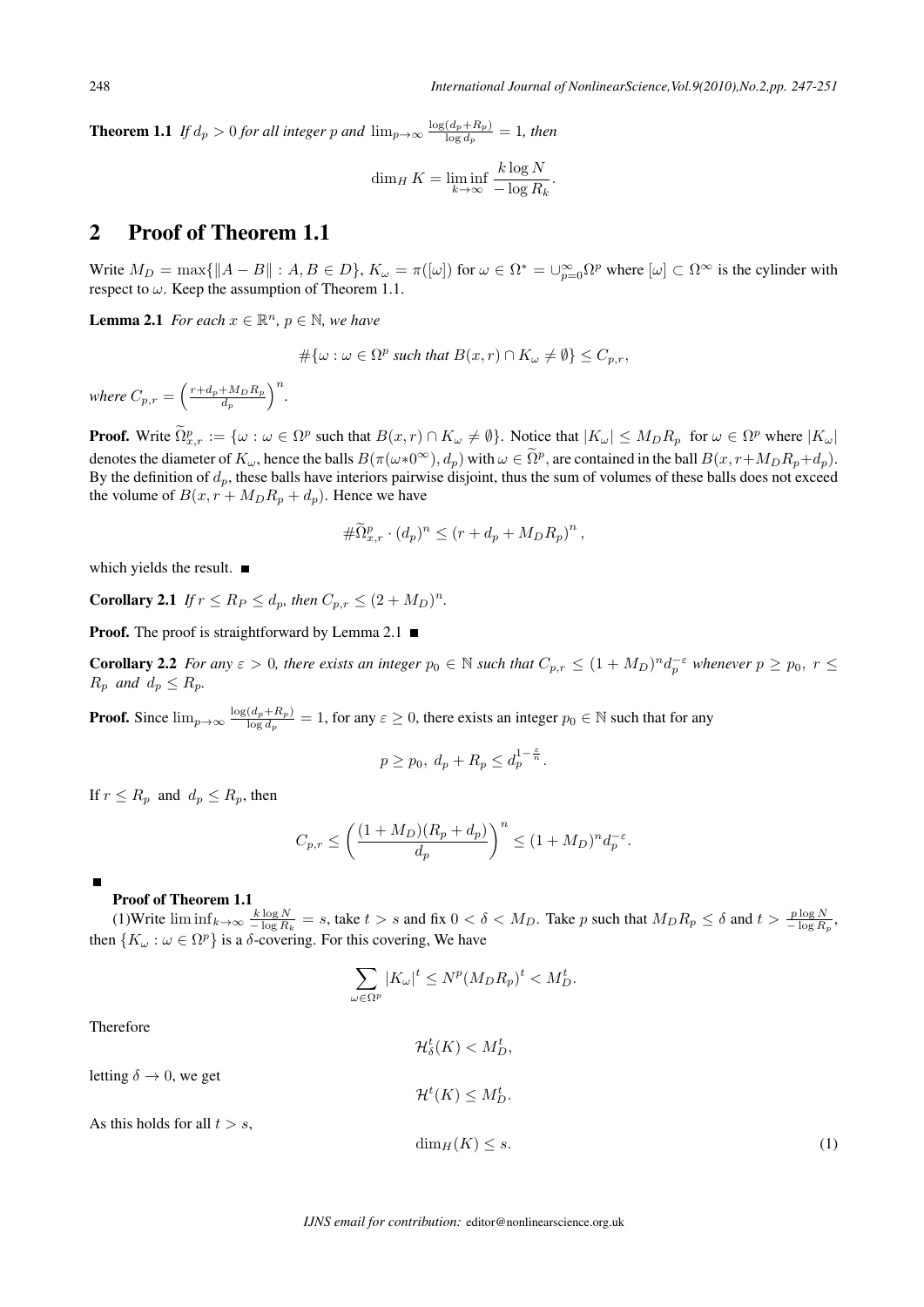(2) If  $s = 0$ , by (1),  $\dim_H(K) = s = 0$ . If  $s > 0$ , we define a mass distribution  $\mu$  on  $\Omega^{\infty}$  as follows

 $\mu([\omega]) = 2^{-|\omega|}, \ \forall \omega \in \Omega^*.$ 

Therefore we can define a mass distribution  $\nu$  on  $K$ 

 $\nu(B) = \mu(\pi^{-1}(B))$  for all Borel set  $B \subset \mathbb{R}^n$ .

For any  $0 < \varepsilon < \frac{s}{3}$ , there exists  $p_1 \in \mathbb{N}$  such that  $N^{-p} \le R_p^{s-\varepsilon}$  for all  $p \ge p_1$ .

Take any ball  $B(x, r)$  with small  $r$  and let  $p$  be the number such that  $R_{p+1} < r \le R_p$  and  $p > \max(p_0, p_1)$ . (i) If  $d_p \leq R_p$ , it follows from Corollary 2.2 that  $C_{p,r} \leq (1 + M_D)^n d_p^{-\epsilon}$ . Since

$$
\lim_{p \to \infty} \frac{\log(d_p + R_p)}{\log d_p} = 1,
$$

which implies  $\frac{\log(R_p)^{-\varepsilon}}{\log d^{-\varepsilon}}$  $\frac{\log(R_p)^{-\epsilon}}{\log d_p^{-\epsilon}} > \frac{1}{2}$  for large p, that is,  $d_p^{-\epsilon} < (R_p)^{-2\epsilon}$ . So we have

$$
\nu(B(x,r)) = \nu(B(x,r) \cap K) = \mu\left(\bigcup_{\omega \in \widetilde{\Omega}^p} [\omega]\right)
$$
  
\n
$$
\leq \# \widetilde{\Omega}^p_{x,r} \cdot N^{-p} \leq (1 + M_D)^n \cdot (d_p^{-\varepsilon}) \cdot (NN^{-(p+1)})
$$
  
\n
$$
\leq (1 + M_D)^n \cdot (R_p^{-2\varepsilon}) \cdot (NR_{p+1}^{s-\varepsilon})
$$
  
\n
$$
\leq (1 + M_D)^n NR_{p+1}^{s-3\varepsilon}
$$
  
\n
$$
\leq N(1 + M_D)^n r^{s-3\varepsilon}.
$$

(ii) If  $d_p \ge R_p$ , by Corollary 2.1, we have  $C_{p,r} \le (2 + M_D)^n$ . Thus

$$
\nu(B(x,r)) = \nu(B(x,r) \cap K) = \mu\left(\cup_{\omega \in \tilde{\Omega}^p_{x,r}}[\omega]\right) \leq \#\tilde{\Omega}^p_{x,r} \cdot N^{-p}
$$
  

$$
\leq (2+M_D)^n \cdot N^{-p} \leq (2+M_D)^n NR_{p+1}^{s-\varepsilon} \leq (2+M_D)^n Nr^{s-\varepsilon}.
$$

Take  $C = (2 + M_D)^n N$ , then

$$
\nu(B(x,r)) \le Cr^{s-3\varepsilon}.
$$

By the principle of mass distribution, we have  $\dim_H K \geq s - 3\varepsilon$ , which yields  $\dim_H K \geq s$ . By (1),  $\dim_H K = s$ , the proof is completed.

**Corollary 2.3** If sup  $\frac{R_p}{d}$  $\frac{R_p}{d_p}$  <  $+\infty$ , then  $\dim_H K = \liminf_{k \to \infty} \frac{k \log N}{-\log R_k}$ .

**Proof.** It is clear that sup  $\frac{R_p}{d}$  $\frac{R_p}{d_p} < +\infty$  implies  $\lim_{p\to\infty} \frac{\log(d_p+R_p)}{\log d_p}$  $\frac{(a_p + n_p)}{\log d_p} = 1$  which completes the proof. **Corollary 2.4** Let  $D = \{0, I_n\}$  where  $I_n$  is  $n \times n$  identity matrix. If  $|a_p| \ge R_p$  for large p, then  $\dim_H K =$  $\liminf_{k\to\infty} \frac{k\log 2}{-\log R_k}$ 

**Proof.** For any distinct  $\sigma$ ,  $\tau \in \Omega^p$ , we have

$$
|\pi(\sigma * 0^{\infty}) - \pi(\sigma * 0^{\infty})| = |\sum_{i=1}^{p} \mathcal{E}_i a_i|
$$

where  $\mathcal{E}_i \in \{0, -I_n, I_n\}$ . Let  $k = \min\{i : \sigma_i \neq \tau_i, 1 \leq i \leq p\}$ , thus

$$
|\pi(\sigma * 0^{\infty}) - \pi(\sigma * 0^{\infty})|
$$
  
\n
$$
\geq |a_k| - |\sum_{i=k+1}^{p} \mathcal{E}_i a_i|
$$
  
\n
$$
\geq |a_k| - \sum_{i=k+1}^{p} |a_i|
$$
  
\n
$$
= |a_k| - R_k + R_p.
$$

Therefore,  $2d_p \geq R_p$ .

By Corollary 2.3,  $\dim_H K = \liminf_{k \to \infty} \frac{k \log 2}{-\log R_k}$ .

**Remark 2.1** *Corollary 2.4 implies Theorem 3 in [6] where the condition is* sup  $\frac{R_p}{|a_p|} < 1$ .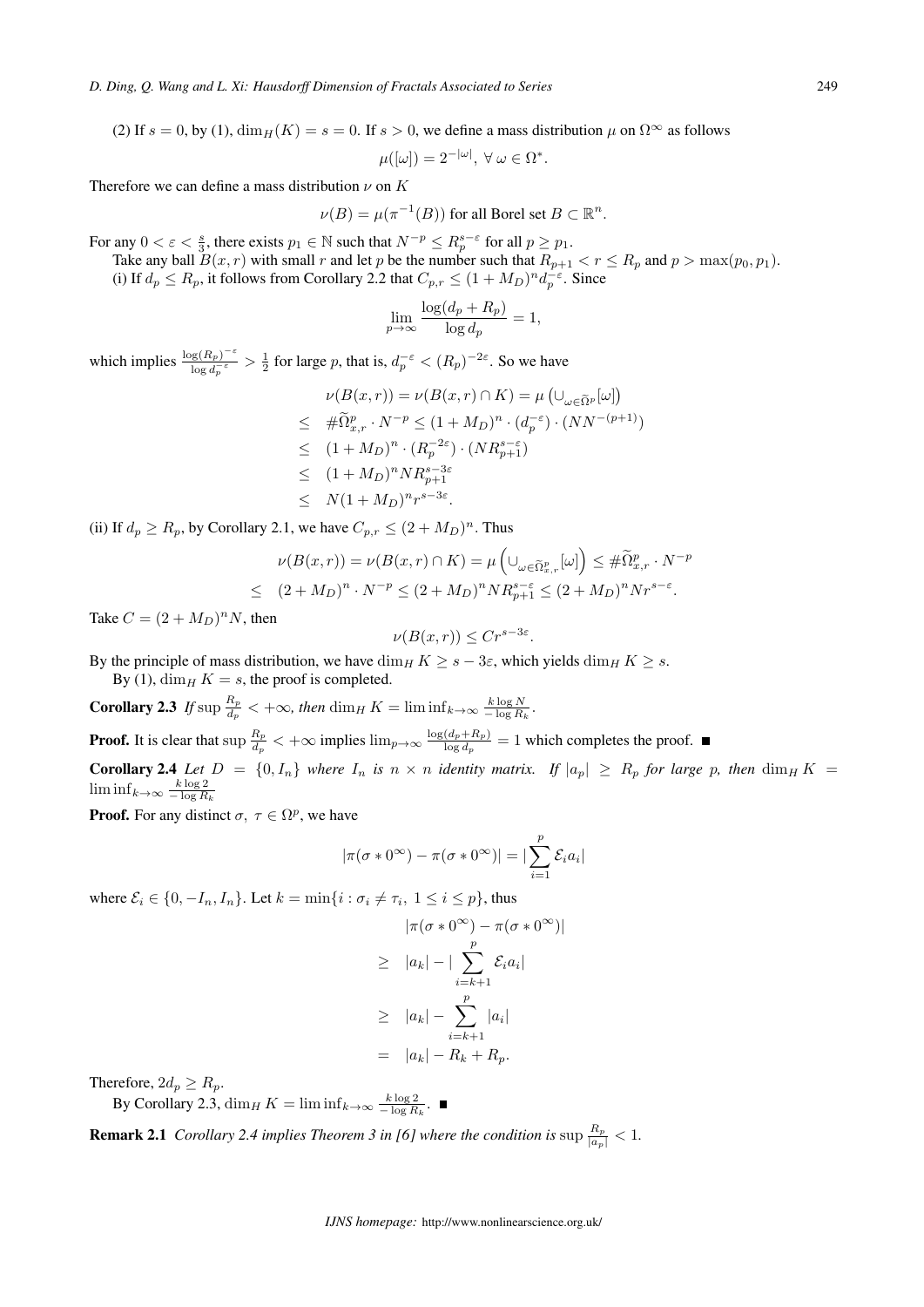### 3 Some examples

**Example 3.1** *Take the series*  $\sum_{k=1}^{\infty} \frac{2}{3^k}$ ,  $D = \{0,1\}$ , then the corresponding fractal is the classical middle-third Cantor set. Since  $a_k = \frac{2}{3^k} > \frac{1}{3^k} = R_k$ , by Corollary 2.4, we have

$$
\dim_H K = \liminf_{k \to 0} \frac{k \log 2}{-\log R_k} = \frac{\log 2}{\log 3}.
$$

**Example 3.2** Take the series  $\sum_{k=1}^{\infty} \frac{1}{3^k}$ ,  $D = \{0, \lambda, 2\}$ ,  $\lambda \in [0, 1]$ , then the corresponding fractal is the  $\lambda$ -Cantor set.  $Let \ \lambda = \frac{q}{m} \in \mathbb{Q}_{nc}$  as in [11], then  $m(D - D) \subset \mathbb{Z}$  and  $d_p \geq \frac{3^{-p}}{2m} > 0$  for all  $p \in \mathbb{N}$ . Since  $R_p \leq \frac{1}{3^p}$ , it follows that  $R_p$  $\frac{R_p}{d_p} \leq 2m$ . By Corollary 2.3, we have

$$
\dim_H K = \liminf_{k \to 0} \frac{k \log 3}{-\log R_k} = \frac{\log 3}{\log 3} = 1.
$$

**Example 3.3** *Take the series*  $\sum_{k=1}^{\infty} a_k$  *with*  $a_k =$  $\left( \begin{array}{c} \frac{1}{2^k} \\ 0 \end{array} \right)$  $\setminus$ *∈* ℝ <sup>2</sup> *and*

$$
D = \left\{ \left( \begin{array}{cc} 0 & 0 \\ 0 & 0 \end{array} \right), \left( \begin{array}{cc} 1 & 0 \\ 0 & 1 \end{array} \right), \left( \begin{array}{cc} \frac{1}{2} & -\frac{\sqrt{3}}{2} \\ \frac{\sqrt{3}}{2} & \frac{1}{2} \end{array} \right) \right\},
$$

then the corresponding fractal is the Sierpinski triangle or gasket. It is easy to check that  $d_p\geq \frac{1}{2^{p+1}}$  and  $R_p=\frac{1}{2^p}$ , which  $yields \frac{R_p}{d_p} \leq 2.$  *By Corollary 2.3,* 

$$
\dim_H K = \liminf_{k \to 0} \frac{k \log 3}{-\log R_k} = \frac{\log 3}{\log 2}.
$$

**Example 3.4** *Take the series*  $\sum_{k=1}^{\infty} a_k$  *with*  $a_1 =$ ( 0 0  $\setminus$ *and*  $a_k =$  $\left( \begin{array}{c} \frac{1}{4^k} \\ \frac{1}{4^k} \prod_{i=2}^k \left( 1 - \frac{1}{i} \right) \end{array} \right)$  $\setminus$ *for*  $k \geq 2$ *,*  $D = \left\{ \left( \begin{array}{cc} 0 & 0 \\ 0 & 0 \end{array} \right), \right.$  $\left(\begin{array}{cc} 2 & 0 \\ 0 & 0 \end{array}\right)$  $\left(\begin{array}{cc} 0 & 0 \\ 0 & 2 \end{array}\right)$  $\left(\begin{array}{cc} 2 & 0 \\ 0 & 2 \end{array}\right)$ .

*It is easy to check that*  $R_p = \frac{1}{3} \left( \frac{1}{4^p} \right)$  and

$$
c_1\left(\frac{1}{4^p}\prod_{i=2}^p\left(1-\frac{1}{i}\right)\right)\leq d_p\leq c_2\left(\frac{1}{4^p}\prod_{i=2}^p\left(1-\frac{1}{i}\right)\right)
$$

*where*  $c_1$ ,  $c_2$  *are positive constants. Thus*  $\lim_{p\to 0} \frac{\log R_p}{\log d_p}$  $\frac{\log R_p}{\log d_p} = 1$  which yields  $\lim_{p\to 0} \frac{\log (d_p+R_p)}{\log d_p}$  $\frac{(a_p + h_p)}{\log d_p} = 1$ . By Theorem 1.1, the *Hausdorff dimension of the corresponding fractal is*

$$
\dim_H K = \liminf_{p \to 0} \frac{p \log 4}{-\log R_p} = \frac{\log 4}{\log 4} = 1.
$$

However,  $\frac{R_p}{d_p}\to\infty$  as  $p\to\infty$  which illustrate that the condition of Corollary 2.3 is stronger than that of Theorem 1.1.

## Acknowledgements

The author will thank Prof. Zhi-Xiong WEN for his helpful comments. This work was supported by Natural Science Foundation of Ningbo (Grant No. 2009A610077).

## References

[1] G. X. Dai, Y. Liu and Z. G. Feng. On box dimension of profile curves of SPS. *International Journal of Nonlinear Science*, 2(3):(2006),188-192.